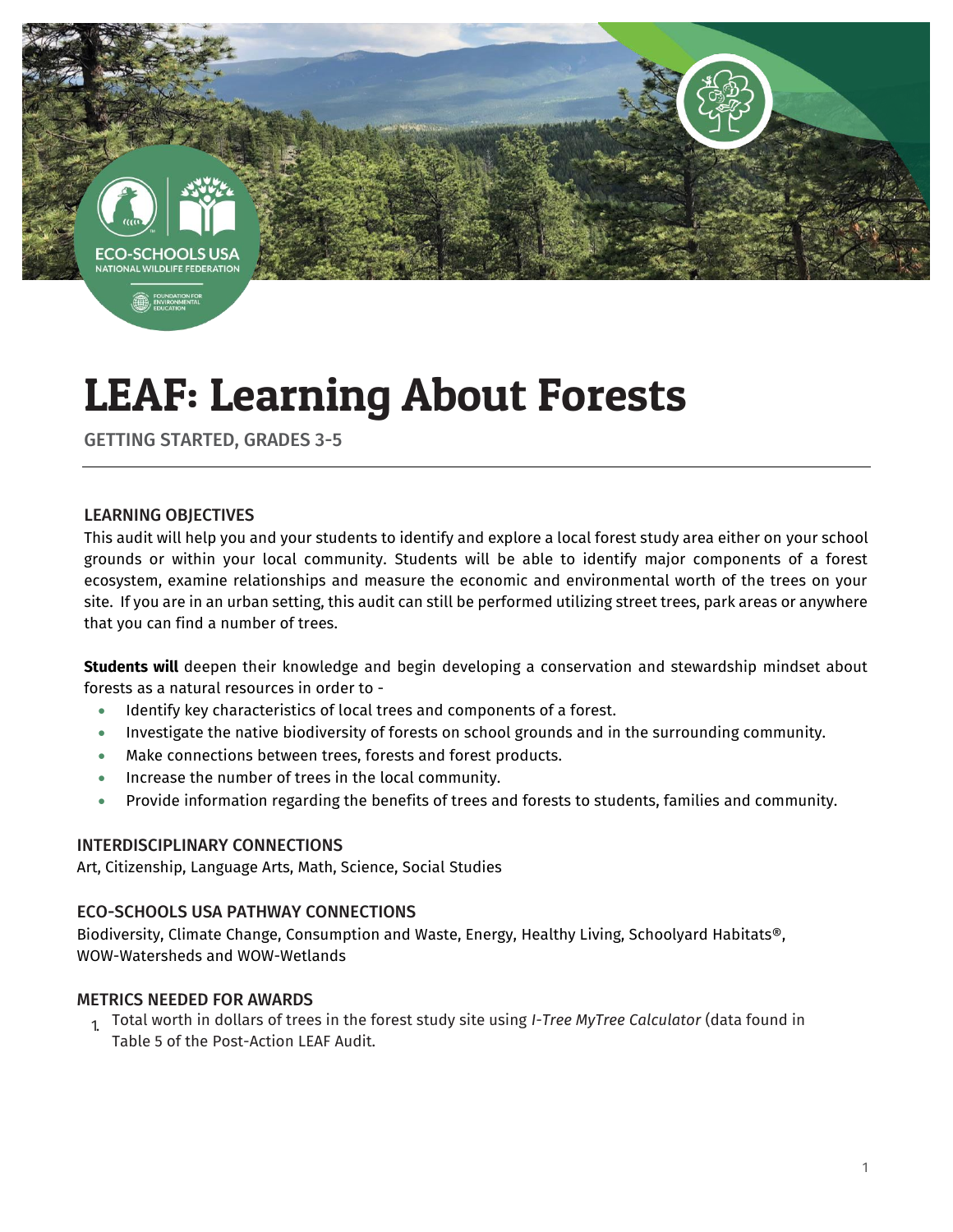

### LEAF: Learning About Forests

GETTING STARTED, GRADES 3-5



#### UN'S SUSTAINABLE DEVELOPMENT GOALS – CONNECTIONS TO PATHWAY <http://www.un.org/sustainabledevelopment/sustainable-development-goals/>



#### ARE YOU A GLOBE SCHOOL?

The Global Learning and Observations to Benefit the Environment (GLOBE) Program is an international science and education program that provides students and the public worldwide with the opportunity to participate in data collection and the scientific process, and contribute meaningfully to our understanding of the Earth system and global environment. **Learn more at >>** [https://www.nwf.org/Eco-Schools-USA/Framework/](https://www.nwf.org/Eco-Schools-USA/Framework/Partners/GLOBE) Partners/GLOBE

**Below are protocol connections to the LEAF audit.** (Optional, but recommended.)

| <b>Atmosphere Protocols</b>                     | <b>Hydrosphere Protocols</b>                    |
|-------------------------------------------------|-------------------------------------------------|
| Air Temperature   Precipitation   Surface       | pH   Temperature                                |
| Temperature   Wind                              |                                                 |
| <b>Pedosphere Protocols</b>                     | <b>Biosphere Protocols</b>                      |
| Characterization   Fertility   pH   Temperature | Green Up/Green Down   Land Cover Classification |

#### MATERIALS

science notebook | audit forms | clip boards | tape measures (50-100m) | forestry diameter tape | tree flags | internet for research and data collection | soil temperature probes or thermometers | soil quality test probes or kits | soil tubes | regional and/or state tree, plant and animal field guides